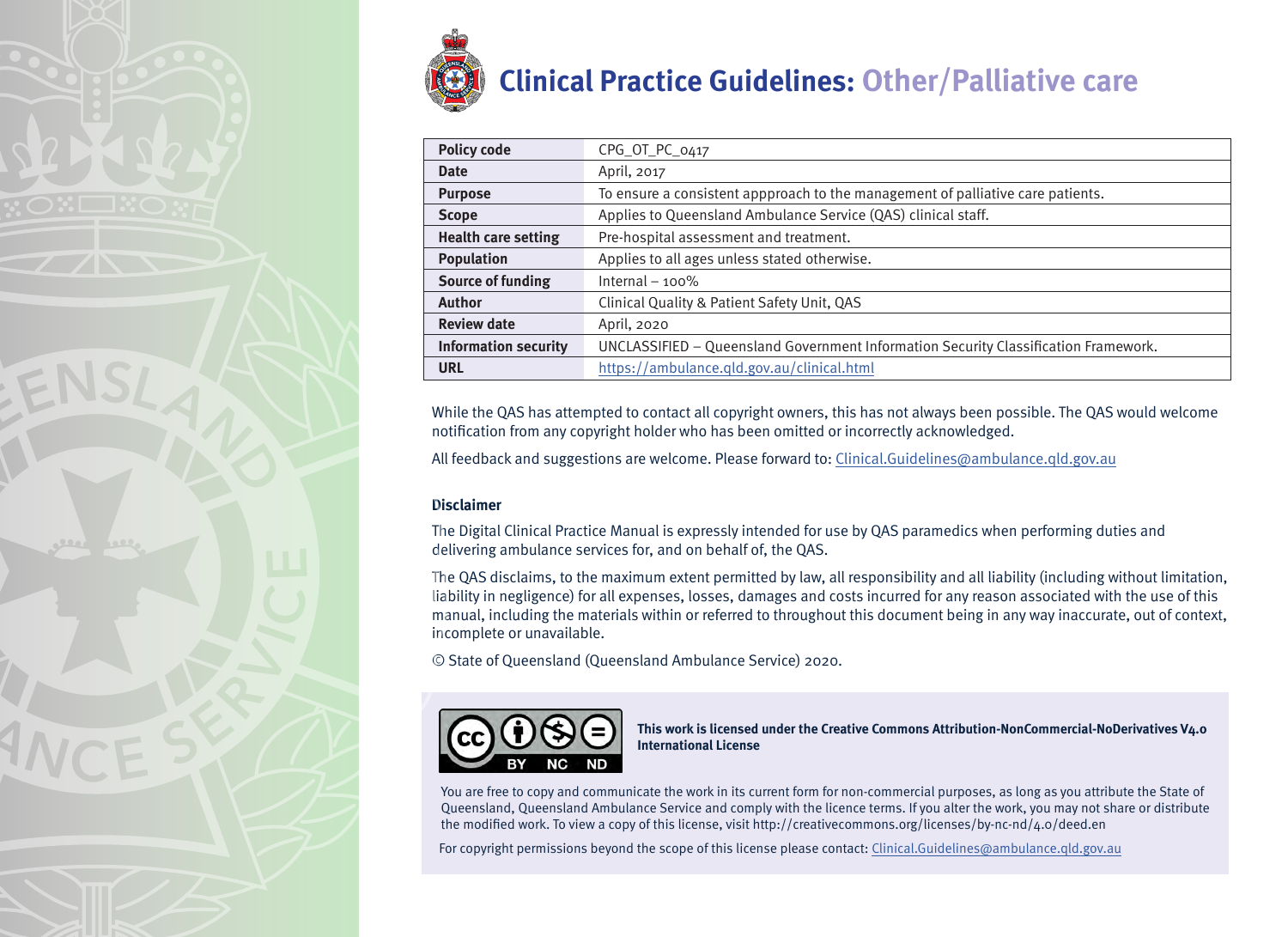# *Palliative care*

*April, 2017*

Palliative care is an approach that improves the quality of life of patients and their families facing problems associated with life-threatening illness. This is achieved through the prevention and relief of suffering by means of early identification and impeccable assessment and treatment of pain and other problems, physical, psychosocial and spiritual. Under particle control and the method. This is achieved through the prevention<br>and relief of suffering by means of early identification and<br>impectable assessment and treatment of pain and other<br>impectable assessment and tr

### **Palliative care:**

- provides relief from pain and other distressing symptoms;
- affirms life and regards dying as a normal process;
- intends neither to hasten or postpone death;
- integrates the psychological and spiritual aspects of patient care;
- offers a support system to help patients live as actively as possible until death;
- offers a support system to help the family cope during the patient's illness and in their own bereavement;
- uses a team approach to address the needs of patients and their families, including bereavement counselling, if indicated;
- will enhance quality of life, and may also positively influence the course of the illness;
- is applicable early in the course of the illness, in conjunction with other therapies that are intended to prolong life, such a chemotherapy or radiation therapy, and includes those investigations needed to better understand and manage distressing clinical complications.[1]

# **Circumstances in which ambulance services may be required for a patient receiving palliative care**

*A palliative care health professional or a personal carer may request ambulance assistance in circumstances where:*

- the patient's condition unexpectedly changes;
- the patient requires urgent assistance following an incident or accident such as a fall or injury; or
- the patient requires transportation to an alternative facility for the ongoing provision of palliative care. The provides refirms life and regards dying as a normal process;<br>
The patient requires transportation to an alternative facility<br>
intends neither to hasten or postpone death;<br>
The ongoing provision of palliative care.<br>
Cui

**Guidelines for paramedics attending a patient receiving palliative care**

# *Determine the reason for requesting ambulance services.*

- If the reason is unrelated to the illness for which the patient is receiving palliative care, conduct a thorough clinical assessment and implement, with consent, appropriate treatment in accordance with relevant QAS clinical practice guidelines. The reason is diretated to the inness for which the<br>
offers a support system to help the family cope during<br>
the patient's illness and in their own bereavement;<br>
the patient is receiving palliative care, conduct a thorough
- If the reason is related to the illness for which the patient is receiving palliative care, consult with the patient, the patient's carer, and if necessary and practical, the patient's palliative care health practitioner to determine the most appropriate course of action (see below for a list of common health problems associated with terminal illness). Influence the course of the illness;<br>is applicable early in the course of the illness,<br>is applicable early in the course of the illness,<br>is appropriate course of action (see below for a list of common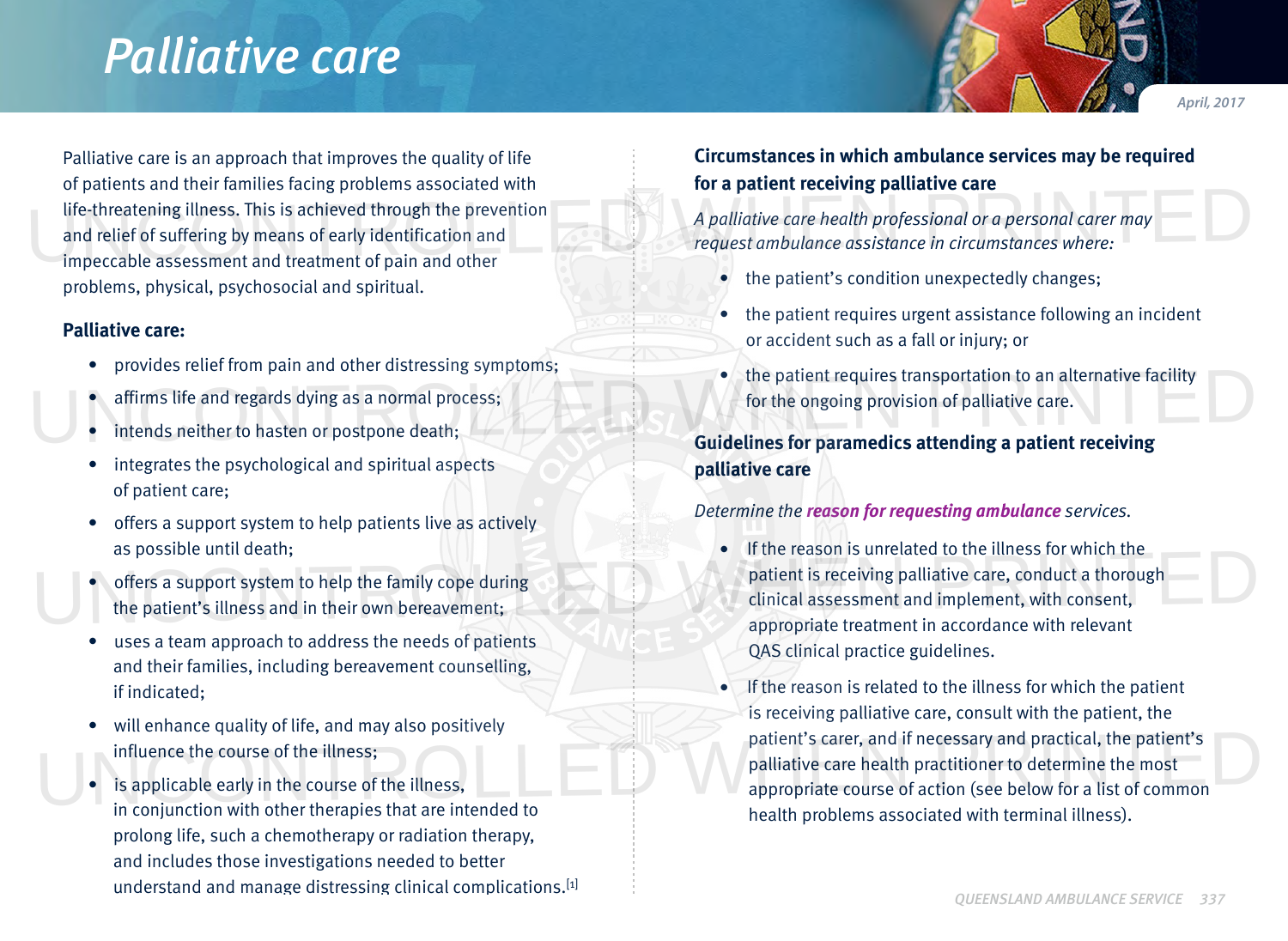If the patient requires pain relief, either for the illness for which the patient is receiving palliative or for an unrelated illness, the paramedic must first ascertain the patient's current analgesia regime and thereafter, consult with the QAS Medical Officer via the QAS Clinical Consultation and Advice Line or the patient's palliative care doctor before any additional or alternative analgesia is administered. The QAS Medical Officer is to be properly appraised of the patient's current analgesia regime at this time.

#### *Determine the patient's wishes with respect to treatment and transport.*

- If the patient is able to communicate and has the capacity to make decisions regarding treatment and transport, consult directly with the patient and obtain the patient's consent before any treatment and/or transport is provided.
- If the patient lacks the capacity to make decisions regarding treatment and transport, the paramedic must inquire as to what advance care planning measures are in place (see below for information relating to advance care planning and consent for treatment). For example:
- Has the patient prepared an 'advance health directive' detailing his or her wishes with respect to treatment for the illness or treatment for any other condition? Has the patient prepared an 'advance health directive' detailing his or her wishes with respect to treatment<br>for the illness or treatment for any other condition?<br>Nausea and Vomiting
	- Is there another person (health attorney or guardian) authorised to make decisions for and on behalf of the patient?
- Has the patient's medical practitioner recorded information regarding the patient's illness, current treatment regime, and guidelines for any additional treatment that may be required? If any of the documents listed above exist, the paramedic is<br>If any of the documents listed above exist, the paramedic is<br>Nausea and vomiting can be extremely distressing for the patient.

If any of the documents listed above exist, the paramedic is entitled to request that the original or certified copy of the document/s be produced so that the paramedic can examine the contents.

# **Common health problems associated with advanced terminal illness**

#### *Pain*

Pain associated with the terminal illness can be managed with appropriate analgesia that is tailored to the patient's specific needs. The aim of pain relief in palliative care is to prevent pain, rather than treating pain when it occurs. Accordingly, base line medications are usually administered so as to ensure a pain free state. Analgesics used for the management of pain associated with a terminal illness may be administered by either one or a combination of routes including: orally, via rectal suppository, by injection, or by continuous intravenous infusion. patitative care doctor before any additional of attentative analgesia and proppidule analgesia that is tantoted to the patient's specific<br>is administered. The QAS Medical Officer is to be properly<br>appraised of the patient'

If the patient is experiencing pain, it is important that the paramedic assess if the patient's pain is related to the illness or to another unrelated cause. If the patient is already receiving medications for pain relief, the paramedic must familiarise him or herself with the pain relief regime and must consult a medical practitioner before any additional or alternative analgesia is administered. before any treatment and/or transport is provided.<br>
If the patient is experiencing pain, it is important that the<br>
If the patient is experiencing pain, it is important that the<br>
paramedic assess if the patient's pain is re

#### *Nausea and Vomiting*

Nausea and vomiting can be related to a range of factors including:

- medications (particularly analgesics);
- severe pain;
- the patient's terminal illness; or
- another medical condition.

Nausea and vomiting can be extremely distressing for the patient. It is important to determine the cause of the nausea and vomiting.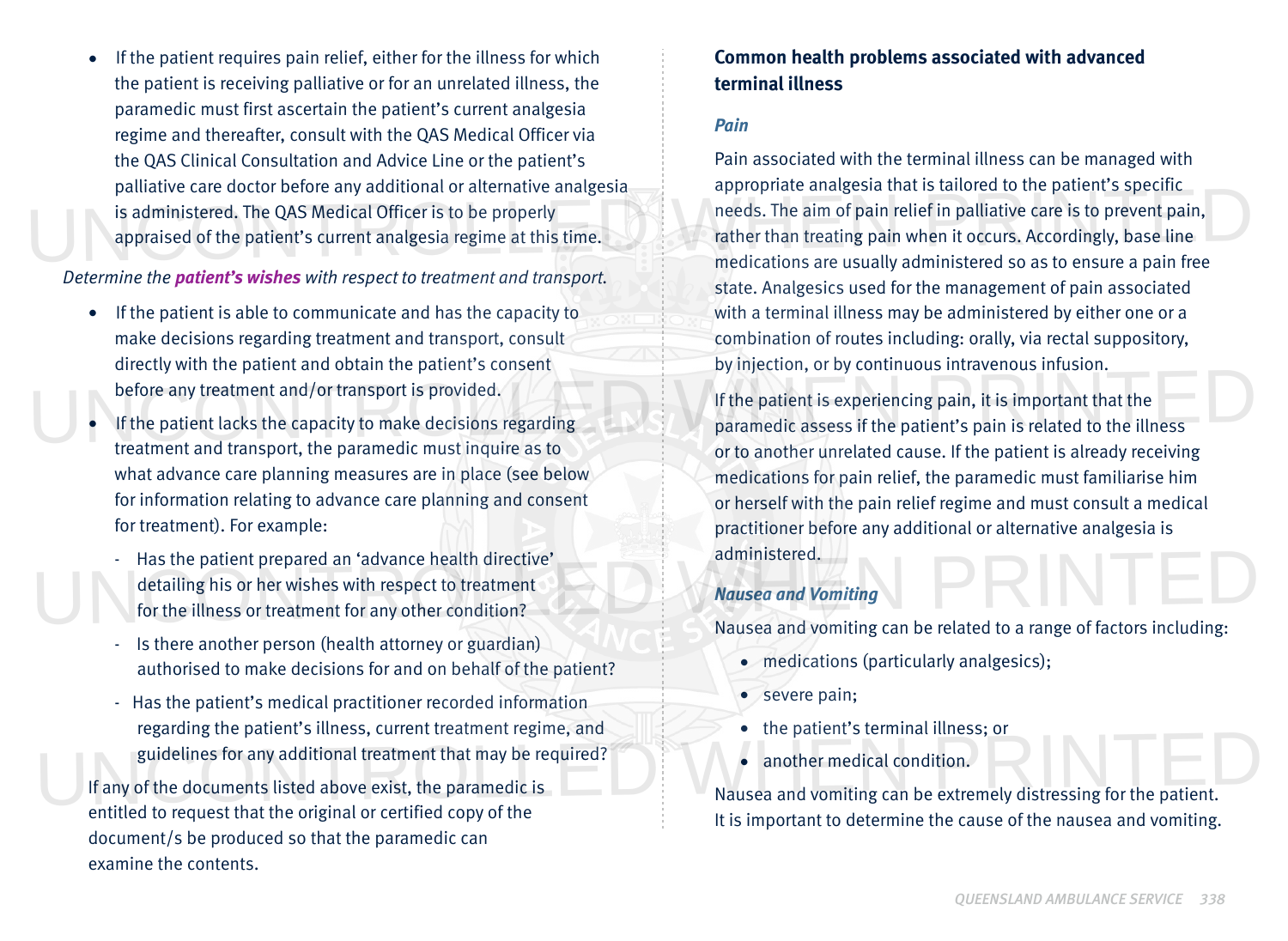Simple measures that may be helpful in reducing or alleviating nausea include:

- increasing access to fresh air;
- changing body position;
- removing offensive odours; and
- offering sips of carbonated beverages such as lemonade or soda water. • Temoving onensive odours; and<br>
• offering sips of carbonated beverages such as lemonade<br>
or soda water.<br>
Generalised weakness and lethargy is common during the

The paramedic should also consider the administration of ondansetron however, it is important that the patient's current medications be assessed to determine if the patient is already receiving anti-emetic agents.

# *Constipation*

Constipation is not uncommon in patients that are receiving analgesic medications, are immobile due to illness, and have a reduced oral intake. The paramedic should ascertain when the patient last evacuated his or her bowel and if this has been greater than three days, refer this to the palliative care provider.

#### *Dehydration*

It is not uncommon for a patient suffering from a terminal illness, to reduce oral fluid intake and subsequently, become dehydrated. If severe dehydration is evident, consult the patient's palliative care provider. Encourage the patient to drink water if the patient is able to swallow. Also offer ice chips and swabs soaked in ice water to help keep the patient's mouth moist. Dehydration<br>It is not uncommon for a patient suffering from a terminal illness,<br>Advance care planning and consent for treatment

# *Loss of Appetite and Loss of Weight*

Loss of appetite and loss of weight during the advanced stages of a terminal illness is common. Other than offering support, intervention is limited. The patient may feel cool and if so, obtain additional blankets or clothing.

## *Weakness*

Generalised weakness and lethargy is common during the advanced stages of a terminal illness. The paramedic should assess the patient to determine if the weakness is related to the illness or to an unrelated condition.

# *Confusion*

A patient suffering from a terminal illness may, during the advanced stages of the illness, suffer from varying levels of confusion. Confusion can be related to medications or the patients underlying terminal illness. The paramedic must assess the patient's neurological function and history and determine if the confusion is related to the illness and/or treatment, or to an unrelated condition. Constipation<br>Constipation is not uncommon in patients that are receiving<br>Constipation is not uncommon in patients that are receiving

# **Advance care planning and consent for treatment**

Advance care planning is a process which enables a patient to consider their wishes with respect to future health care, and to record and communicate those wishes so that they can be respected if and when the patient becomes incapable of participating in treatment decisions. Advance care planning is often done in consultation with the patient's health care providers, family members and other people that may play a significant part in their life. keep the patient's mouth moist.<br>
is often done in consultation with the patient's health care<br>
providers, family members and other people that may play a<br>
providers, family members and other people that may play a